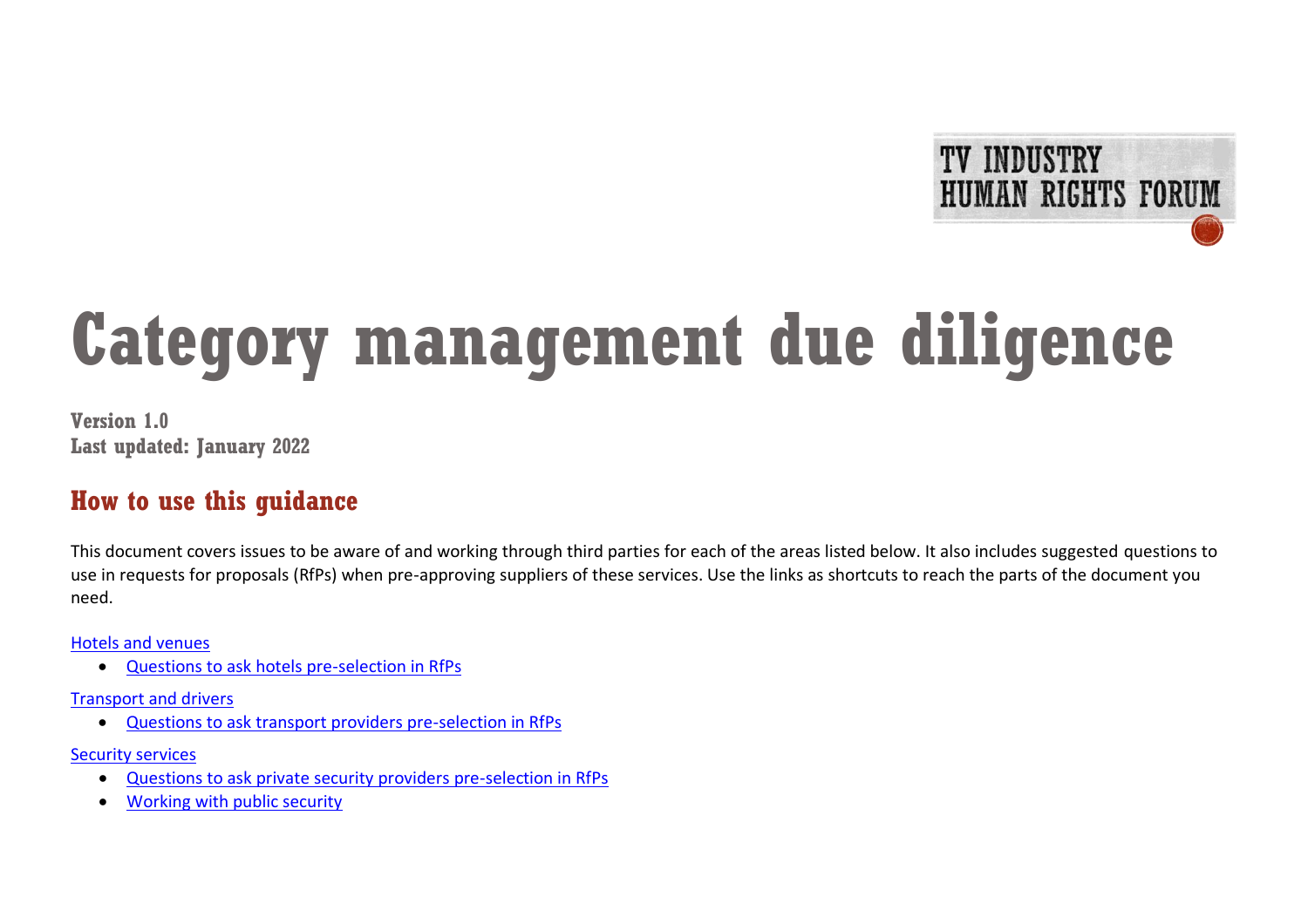# **Introduction**

Productions use ancillary services all over the world and often rely on procurement support to help them select the right providers. This toolkit looks at three categories of ancillary services that pose particular human rights risks: hotels, transport and security. The purpose of this guidance is to help productions consider some of the risks and issues when they provide support to productions for these categories and to provide them with greater confidence in conducting due diligence.

## **Audience and use**

This toolkit is aimed at procurement teams responsible for issuing requests for proposals (RfPs) and conducting due diligence on behalf of productions, including those with particular responsibility for approving suppliers of hotels, drivers and security services. It complements Toolkit: Pre-approval process [for suppliers.](http://www.tvhumanrights.org/pre-approving-suppliers)

These tools are regularly reviewed and revised, building on the experience in practice of those using them. Please flag any amends or raise any suggestions with the TV Industry Human Rights Forum by contacting [amelia.knott@tvhumanrights.org.](mailto:amelia.knott@tvhumanrights.org)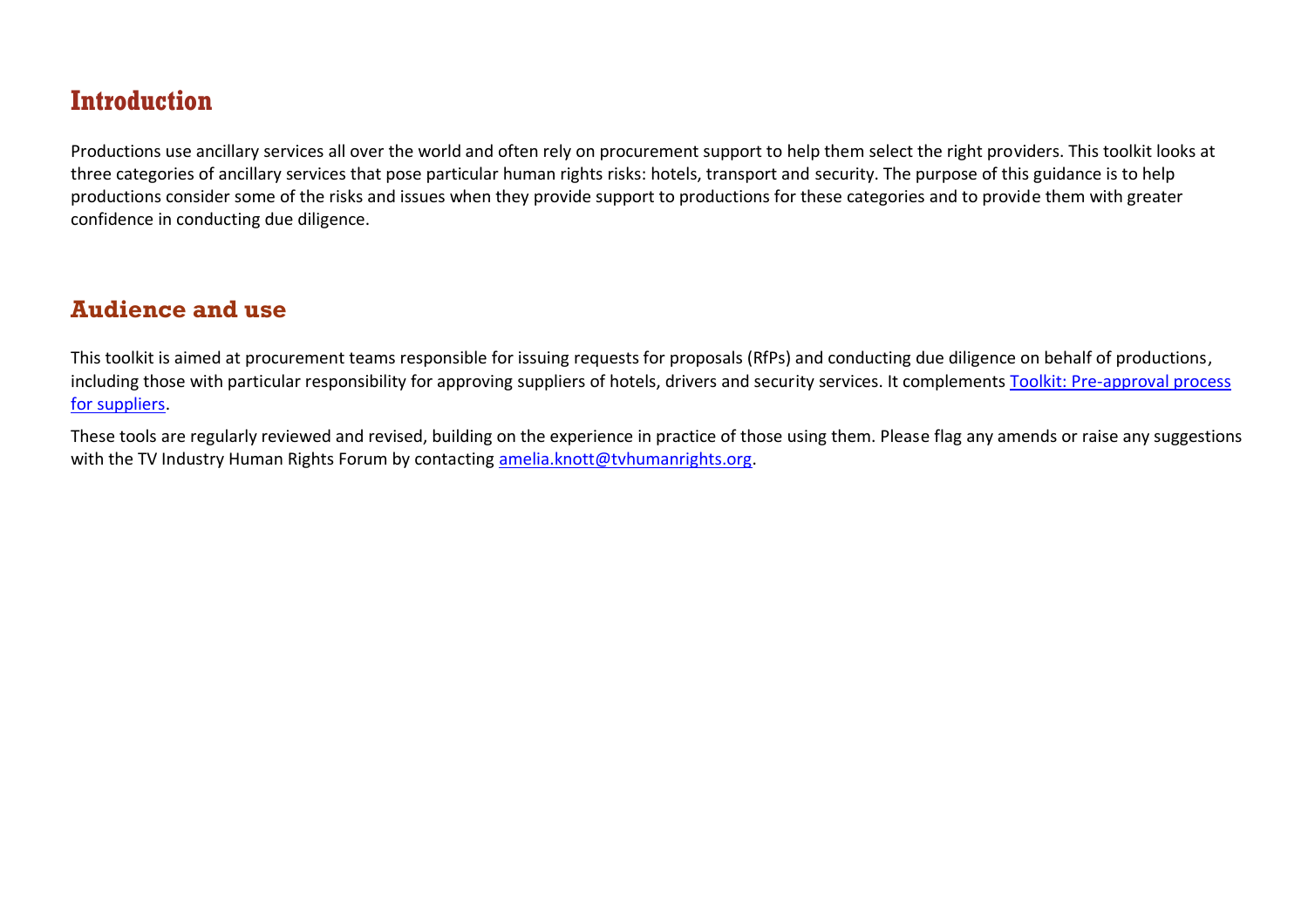## <span id="page-2-0"></span>**1. Hotels and venues**

#### **Issues to be aware of in the hotel sector**

- Hotels often rely on labour suppliers, agencies or other third parties to provide security, housekeeping, landscaping and cleaning services, which can increase the risk of unfair recruitment and employment practices taking place.
- Services such as laundry are frequently outsourced to subcontractors and undertaken offsite so that exploitative practices are hard to spot.
- Many who work in hotels worldwide are migrant workers, who may have fewer rights, may find it harder to know about and understand what rights they are entitled to and may lack support networks in the place they are working.
- Hotels provide privacy meaning that they can be unwitting or complicit hosts to sexual exploitation and child sexual exploitation.

#### **Booking through a travel agency**

If hotels are being booked through a travel agency, due diligence requirements should form part of the contract with that agency, either requiring the agency to conduct and provide evidence of due diligence or requiring the agency to facilitate direct information gathering.

Agencies should also be asked to clarify whether trafficking and exploitation issues can be raised with the authorities without putting victims at further risk or whether there are other routes for raising concerns, such as local NGOs.

Some travel agencies will conduct reconnaissance visits to carry out their own checks, such as on safety. If this is the case, then there is an opportunity to require such agencies to add worker welfare to their checks, including:

- General observations of workers
- Asking about shift lengths, overtime and rest days
- Asking whether staff have to provide or pay for their own uniforms or equipment
- Asking whether any jobs are tied to accommodation
- Asking about proportion of agency or subcontracted workers and identifying any differences in treatment or conditions

#### **If teams spot potential poor working practices in hotels or venues, they should:**

- Make sure they do not put themselves in danger
- Understand whether law enforcement is likely to be helpful or complicit
- Notify local law enforcement or trafficking helplines if appropriate and not likely to further imperil potential victims
- Notify a local not-for-profit organisation that works on these issues if law enforcement is not reliable
- Notify the broadcaster team that leads on human rights for support and advice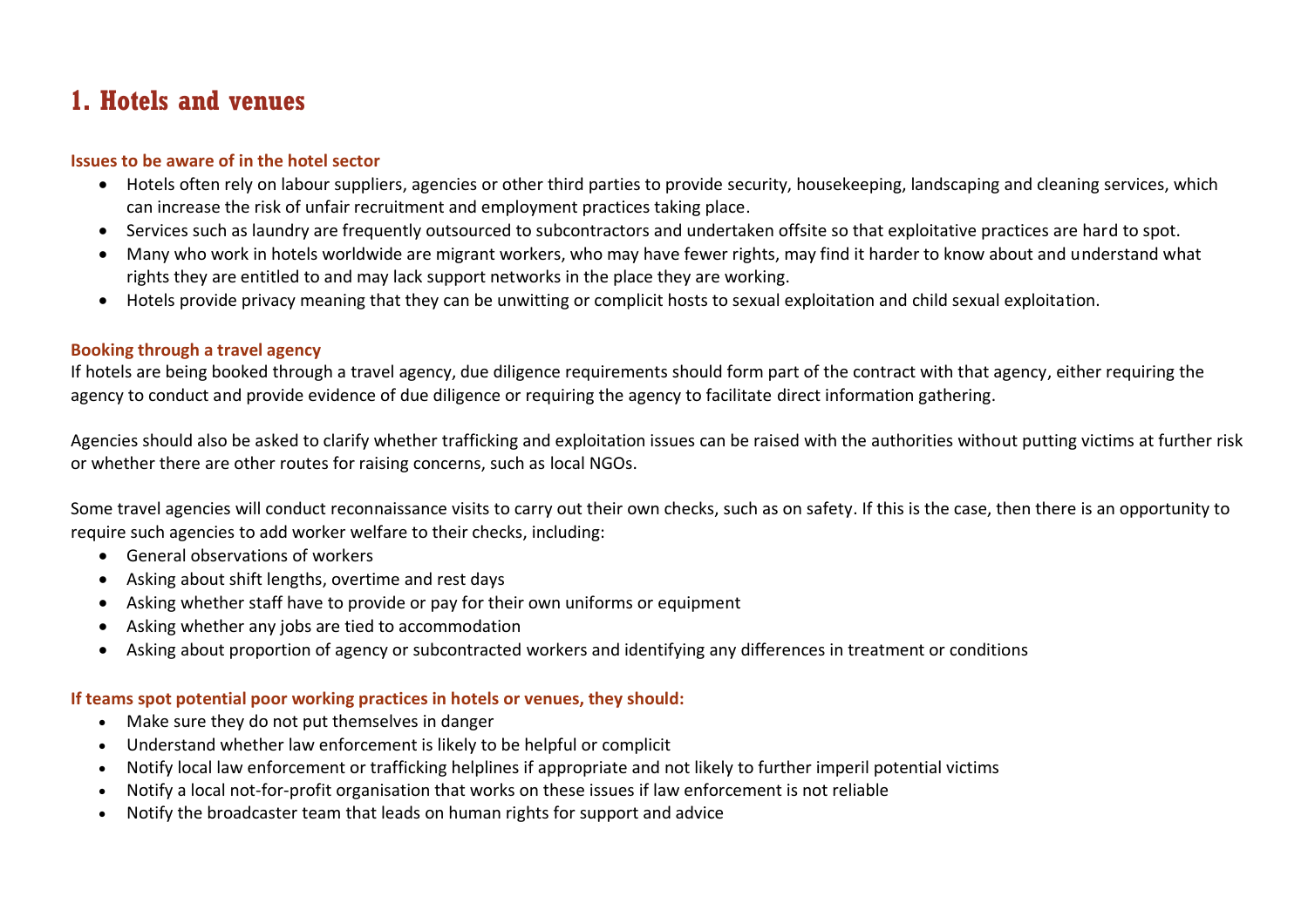## <span id="page-3-0"></span>**Questions to ask hotels pre-selection in RfPs**

| <b>Questions to include in RfPs</b>                                                                                                                                                                                                                                                                                                                                                                                                                         | <b>Red flags</b>                                                                            | Good practice to look out for                                                                                                                                                                                                                                                                                                                                                                                                                                                                                                                                                                                                                                               |
|-------------------------------------------------------------------------------------------------------------------------------------------------------------------------------------------------------------------------------------------------------------------------------------------------------------------------------------------------------------------------------------------------------------------------------------------------------------|---------------------------------------------------------------------------------------------|-----------------------------------------------------------------------------------------------------------------------------------------------------------------------------------------------------------------------------------------------------------------------------------------------------------------------------------------------------------------------------------------------------------------------------------------------------------------------------------------------------------------------------------------------------------------------------------------------------------------------------------------------------------------------------|
| 1. Does your hotel have a policy against human<br>trafficking and labour exploitation?<br>If yes,<br>1. Please supply a copy<br>How is it communicated and to whom?<br>2.<br>3. How do you monitor adherence to the policy?                                                                                                                                                                                                                                 | Large hotel or hotel<br>that is part of a<br>chain with no policy                           | Identification of industry-specific risks<br>Management level accountability<br>Clear information about how it is communicated<br>A process for monitoring adherence to the policy                                                                                                                                                                                                                                                                                                                                                                                                                                                                                          |
| 2. Does your hotel have a supplier code of conduct or<br>procurement policy that clearly addresses human<br>trafficking and labour exploitation?<br>If yes,<br>Please supply a copy<br>$\bullet$<br>How is it communicated to suppliers?<br>$\bullet$<br>How do you monitor adherence to the policy<br>$\bullet$<br>or code?<br>3. Does your hotel have a policy on non-discrimination,<br>anti-bullying and harassment?<br>If yes,<br>Please supply a copy |                                                                                             | Specific document targeted at suppliers with explicit<br>$\bullet$<br>reference to human trafficking or slavery and other forms of<br>labour exploitation<br>Clarity as to how it is communicated to suppliers<br>$\bullet$<br>A process for checking that suppliers comply with the<br>$\bullet$<br>requirements<br>If non-compliance is found, a process that puts potential<br>$\bullet$<br>victims first rather than opting for terminating supplier<br>contracts in the first instance<br>A clear commitment with management level accountability<br>$\bullet$<br>An appropriate process for addressing complaints<br>A policy of non-retaliation against complainants |
| How do you monitor adherence to the policy?                                                                                                                                                                                                                                                                                                                                                                                                                 |                                                                                             |                                                                                                                                                                                                                                                                                                                                                                                                                                                                                                                                                                                                                                                                             |
| 4. Does your hotel have a policy related to the use of<br>recruitment agencies to fill staff vacancies?<br>If yes,<br>Please supply a copy<br>$\bullet$<br>Explain which roles are filled using<br>$\bullet$<br>recruitment agencies                                                                                                                                                                                                                        | Extensive use of<br>recruitment<br>agencies but no<br>policy or processes<br>to govern this | Policy commitments to:<br>Reduce use of recruitment agencies and recruit directly as<br>much as possible<br>Limit use of recruitment agencies to those that are regulated<br>and licensed by their country of operation<br>Require recruitment agencies to comply with minimum<br>$\bullet$<br>standards related to recruitment and employment practices<br>Conduct regular checks on the practices of recruitment<br>agencies to ensure they do not charge recruitment fees or<br>deceive workers about employment conditions                                                                                                                                              |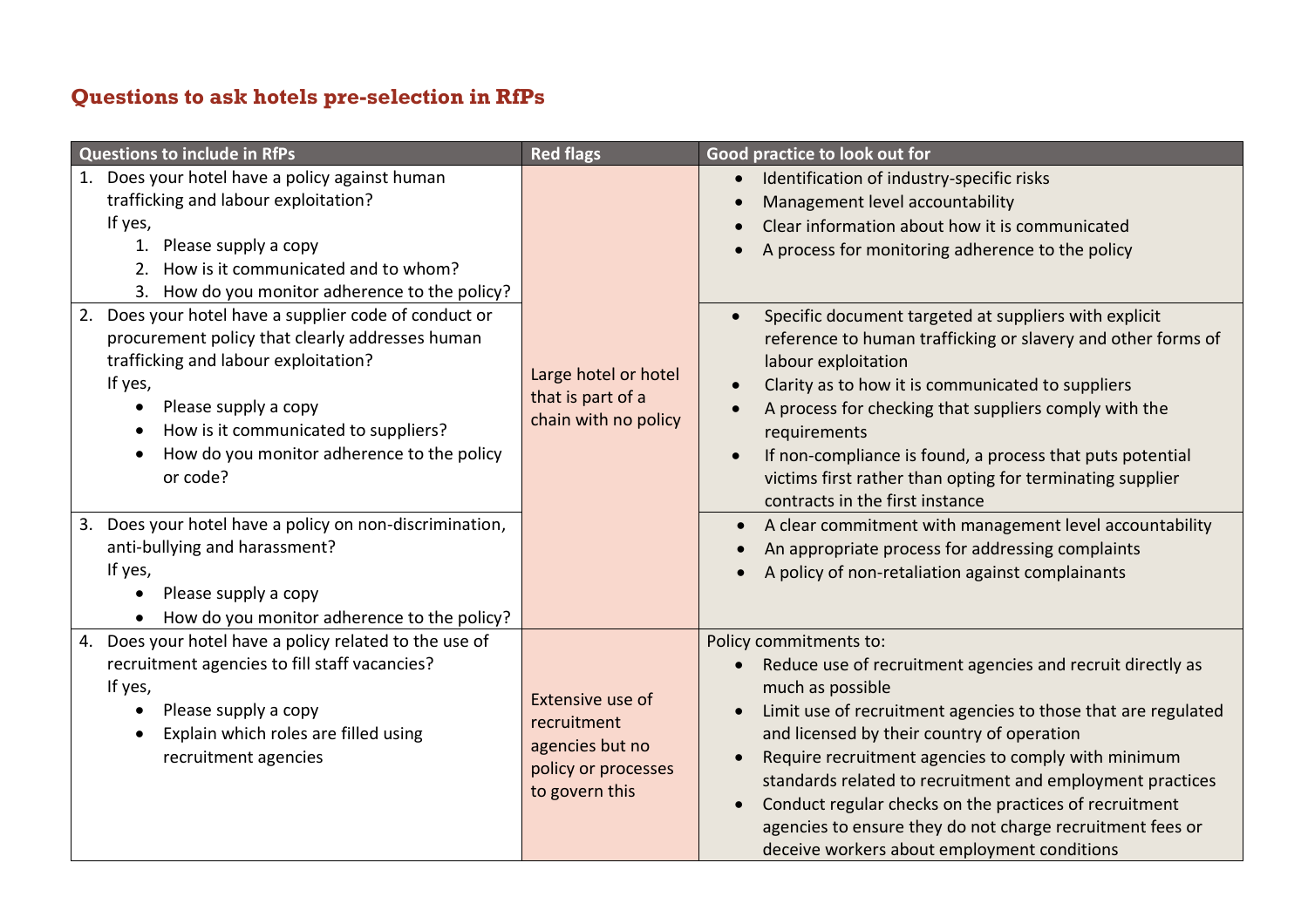| 5. What due diligence checks do you conduct on the                                                     |                            | Reference checks before engaging an agency<br>$\bullet$      |
|--------------------------------------------------------------------------------------------------------|----------------------------|--------------------------------------------------------------|
| recruitment agencies you use?                                                                          |                            | Direct checks with workers to verify agency processes        |
|                                                                                                        |                            | Audits and/or checks that agencies comply with minimum       |
|                                                                                                        |                            | standards or relevant certification processes                |
| 6.                                                                                                     | No checks carried          | Checks against each of the bullet points listed<br>$\bullet$ |
| a. What checks do you make on the recruitment and                                                      | out and no                 | A process in place for dealing with discrepancies, poor      |
| employment conditions of indirect workers on site,                                                     | explanation given          | practice or more serious issues                              |
| ie those who are temporary, agency or employed                                                         |                            |                                                              |
| by subcontractors?                                                                                     |                            |                                                              |
|                                                                                                        |                            |                                                              |
| If any of the following checks are made, please include                                                |                            |                                                              |
| them in your answer:                                                                                   |                            |                                                              |
| Whether they have been charged recruitment fees<br>$\bullet$                                           |                            |                                                              |
| Whether they have a written employment contract in<br>$\bullet$                                        |                            |                                                              |
| a language they can understand                                                                         |                            |                                                              |
| Whether their contract was received in advance of                                                      |                            |                                                              |
| starting the job                                                                                       |                            |                                                              |
| Whether they are in possession of their identity<br>$\bullet$                                          |                            |                                                              |
| documents, bank cards and belongings                                                                   |                            |                                                              |
| Whether they are required to pay for their own<br>$\bullet$                                            |                            |                                                              |
| uniforms and/or protective equipment                                                                   |                            |                                                              |
| Whether they are in receipt of the right employment<br>allowances and the legal minimum wage after any |                            |                                                              |
| deductions are made                                                                                    |                            |                                                              |
| Whether any deductions made are in accordance with<br>$\bullet$                                        |                            |                                                              |
| national legislation                                                                                   |                            |                                                              |
| Whether their working hours, overtime, rest breaks<br>$\bullet$                                        |                            |                                                              |
| and days off meet national legislation and                                                             |                            |                                                              |
| international standards of good practice                                                               |                            |                                                              |
| b. Please explain how often these checks are carried                                                   | <b>Extensive list made</b> | Regular means of monitoring the conditions of indirect       |
| out and by whom                                                                                        | for question 6a and        | workers                                                      |
|                                                                                                        | no detail given for        | Individuals with particular responsibility and training to   |
|                                                                                                        | question 6b                | conduct such checks                                          |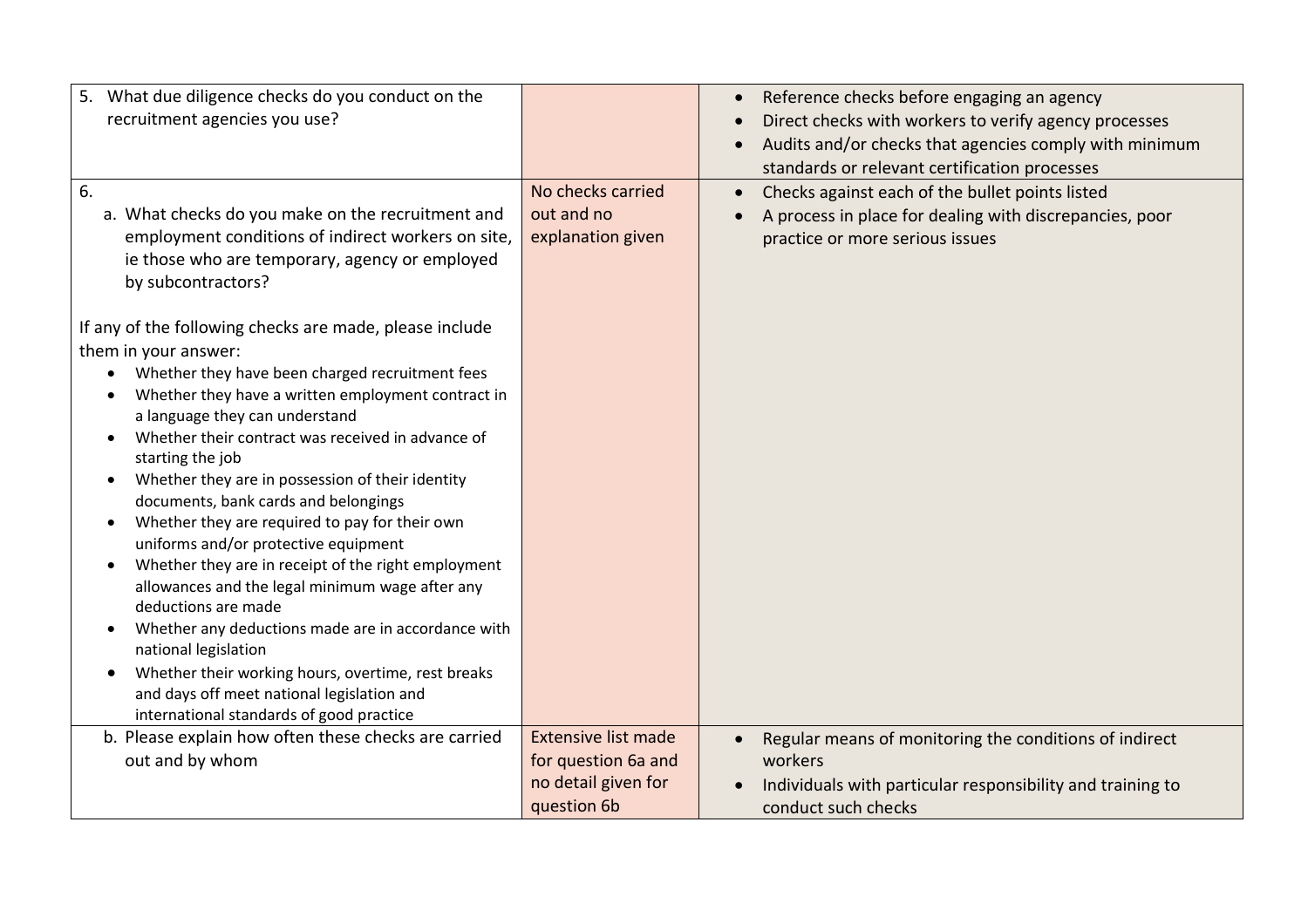| 6.<br>What checks do you make on the recruitment and<br>employment practices of suppliers of outsourced<br>services, e.g. laundry?<br>Do you carry out any checks on the living situations<br>of your workers?<br>If yes, please give details. | Large hotel or chain<br>hotel that conducts<br>no checks  | Comprehensive due diligence checks, including visits, regular<br>$\bullet$<br>engagement, audits, reference checks and questioning on<br>working conditions<br>Checks on accommodation where it is provided by an<br>$\bullet$<br>employer or agency<br>Checks on accommodation used by migrant workers (can be<br>$\bullet$<br>both desk reviews to identify where groups are sharing |
|------------------------------------------------------------------------------------------------------------------------------------------------------------------------------------------------------------------------------------------------|-----------------------------------------------------------|----------------------------------------------------------------------------------------------------------------------------------------------------------------------------------------------------------------------------------------------------------------------------------------------------------------------------------------------------------------------------------------|
|                                                                                                                                                                                                                                                |                                                           | addresses and visits to ensure accommodation is of an<br>adequate standard)                                                                                                                                                                                                                                                                                                            |
| 8.<br>a. In what ways can staff raise concerns?                                                                                                                                                                                                | No mechanisms for<br>workers to raise<br>concerns or very | Variety of channels available from informal to formal<br>$\bullet$<br>Option of anonymous reporting available<br>$\bullet$<br>Channels publicised to staff<br>$\bullet$<br>Monitoring to show that staff are or would be willing to use<br>$\bullet$<br>these channels to report issues                                                                                                |
| b. Are these channels open to agency workers,<br>temporary workers and those working via<br>subcontractors as well?<br>If no, please explain what ways these workers can<br>raise concerns                                                     | weak channels<br>suggested (e.g. talk<br>to a manager)    | Channels available to all workers who might need them,<br>$\bullet$<br>regardless of their employment status                                                                                                                                                                                                                                                                           |
| What processes does your company follow if a<br>9.<br>concern is raised?                                                                                                                                                                       | Ad hoc process                                            | Clearly laid out transparent process with reasonable<br>$\bullet$<br>timeframes<br>Confidentiality is protected<br>$\bullet$<br>Written records are kept at all stages of the process<br>$\bullet$<br>Delineation of responsibilities<br>$\bullet$<br>Policy and process is communicated clearly<br>Commitment to ensure non-retaliation<br>$\bullet$                                  |
| 10. Do you provide training for direct and indirect<br>workers to identify and report suspicions that might<br>indicate human trafficking or exploitation?<br>If yes, please give details about the training content<br>and who receives it.   | No training provided                                      | Training to help identify exploitation occurring at the hotel or<br>$\bullet$<br>venue, e.g. sex trafficking, child sexual exploitation, forced<br>labour<br>Training should be regular and specific, targeted at relevant<br>audiences                                                                                                                                                |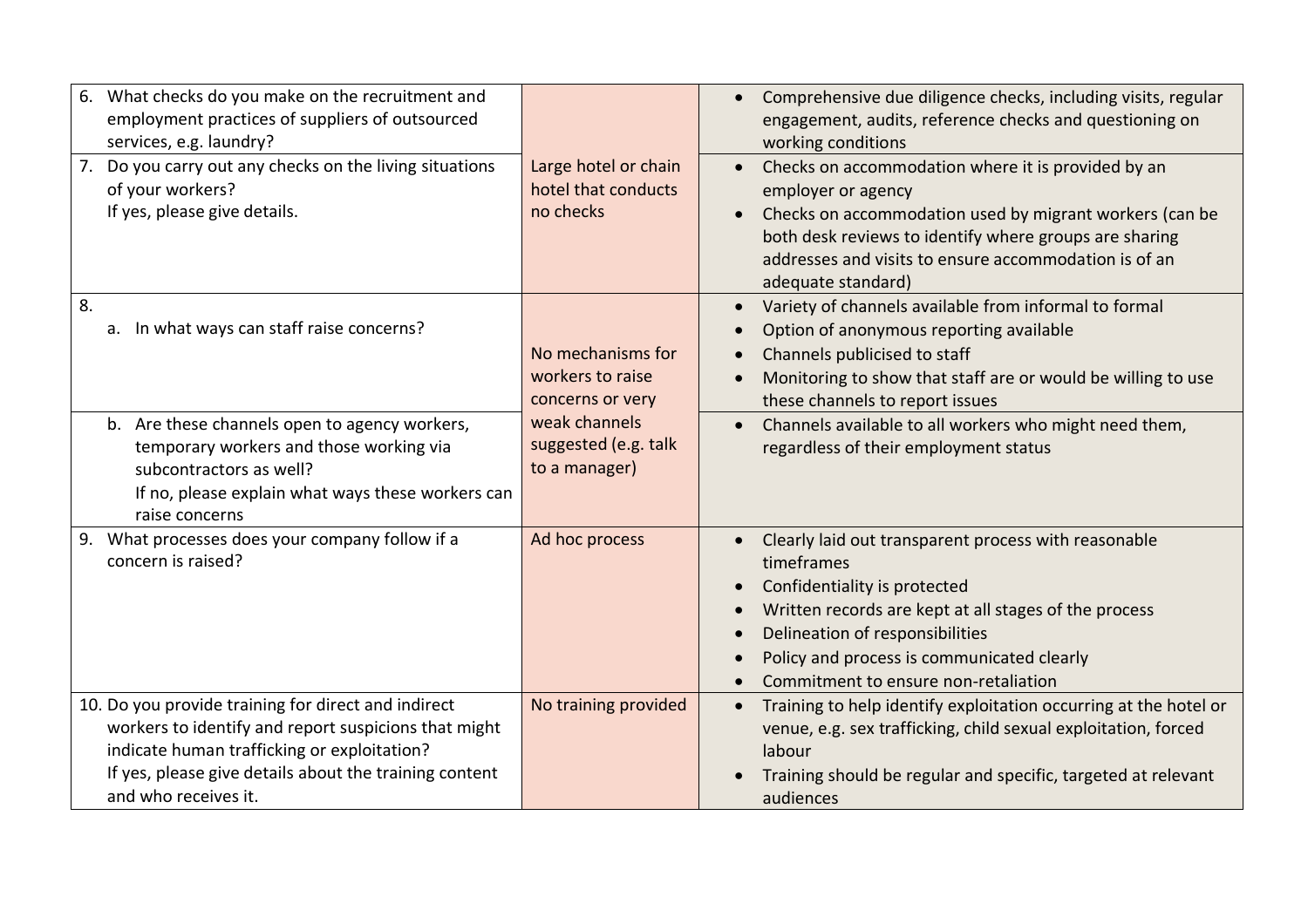## <span id="page-6-0"></span>**2. Transport and drivers**

#### **Issues to be aware of in relation to transport and drivers**

- Drivers are sometimes seen as being at the bottom of the hierarchy of workers in productions but they face some of the same risks as other members of production teams.
- The ability of local drivers to navigate challenging terrain or hostile environments may be crucial to the whole team's safety and security.
- For news and documentary teams, it appears common to rely on fixers to find drivers, meaning that any vetting takes place through a third party and may not take place at all.
- Drivers need adequate rest breaks in order to drive safely this is stipulated by law in some countries and should be an important consideration in all locations, sometimes requiring additional drivers to provide the cover needed to meet requirements.
- There have been (unconfirmed) reports in the UK of some transport providers using Showmen's licences for TV productions in order to extend driver working hours (no tachograph is required in Showmen's vehicles, which are also exempt from driving hours regulations) and undercut other providers that prioritise safety and driver welfare.

#### **Booking through a travel/transportation agency**

If transport and drivers are being booked and/or managed through a travel agency, due diligence requirements should form part of the contract with that agency, requiring the agency to conduct and provide evidence of due diligence as well as requiring them to monitor driver welfare during the course of the contract. There are different ways that drivers may be employed by companies that specialise in transport for productions:

- o Using a pool of vetted trained drivers who are sent out to locations
- o Recruiting locally
- o Working with a local service provider

Travel agencies often manage the transport schedule and are able to monitor hours and working conditions of drivers, even where they are provided by a third party. This role should include ensuring minimum standards of welfare for drivers, such as ensuring they have access to food, water and toilet facilities while they are on shift. If drivers raise concerns about their working conditions, the travel agency should seek to resolve these rather than requesting changes to the drivers.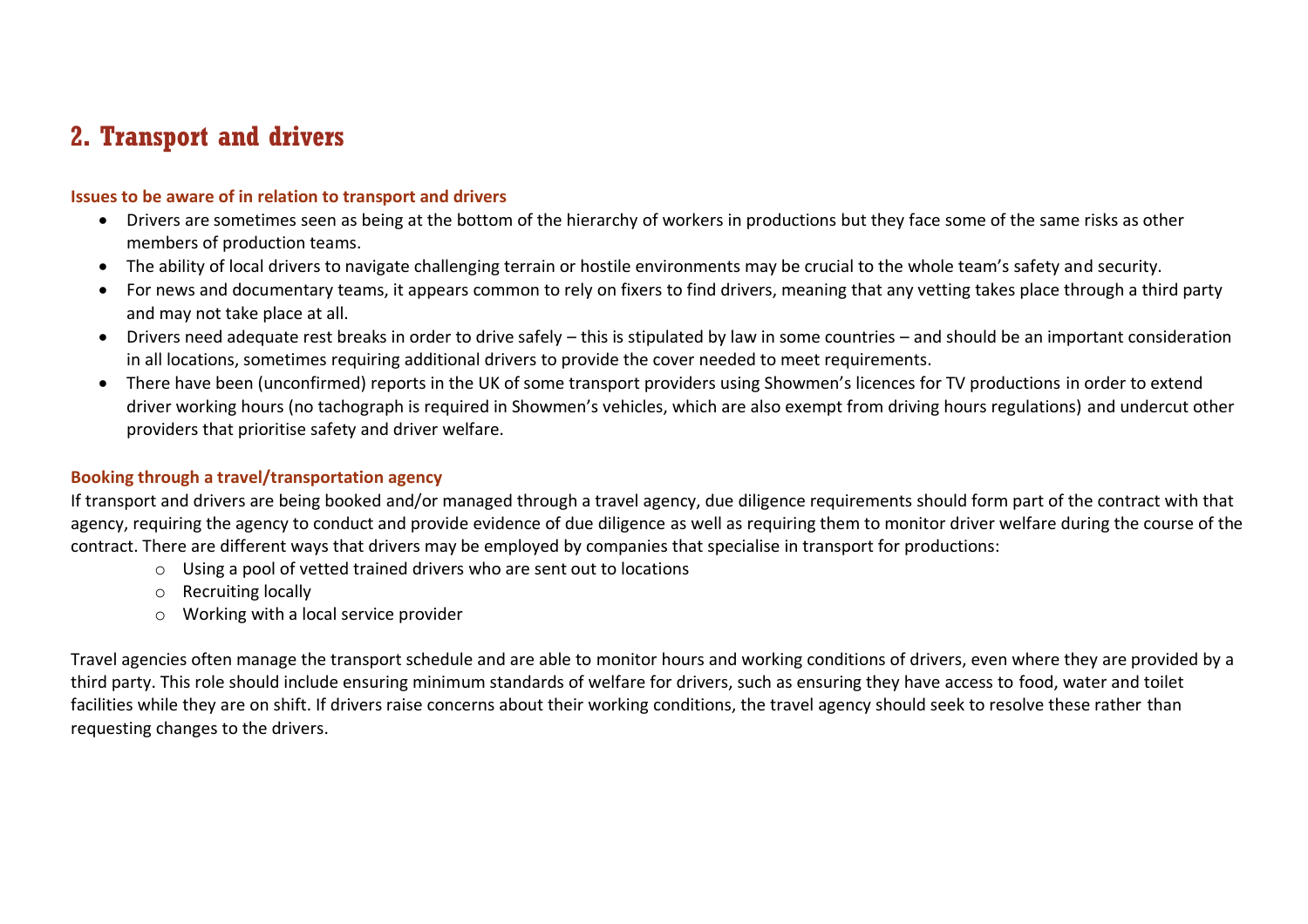## <span id="page-7-0"></span>**Questions to ask transport providers pre-selection in RfPs**

| <b>Questions to include in RfPs</b>                           | <b>Red flags</b>         | Good practice to look out for                                             |
|---------------------------------------------------------------|--------------------------|---------------------------------------------------------------------------|
| How do you find drivers? i.e. from where do you recruit<br>1. | Reliance on third        | • Direct recruitment                                                      |
| and/or how do you find local service providers to work        | parties with no checks   | • Reference checks                                                        |
| with?                                                         | in place                 |                                                                           |
| 2. What criteria do you use for recruiting drivers?           | No criteria              | Qualifications and experience<br>$\bullet$                                |
|                                                               |                          | Commitment to safety<br>$\bullet$                                         |
| What checks do you carry out on individual drivers<br>3.      | Unable to articulate     | • Checks on licences, relevant qualifications and safety                  |
| (whether your own or provided through a third party)?         | checks                   | training                                                                  |
|                                                               |                          | Checks on their experience of recruitment and whether                     |
|                                                               |                          | they have paid fees                                                       |
| If you work with third party transport companies/local<br>4.  | No checks that factor in | Reference checks that ask about working conditions for                    |
| service providers, what checks and due diligence do you       | conditions for drivers   | drivers                                                                   |
| carry out on those third parties in advance?                  |                          | • Visits, engagement with management and document                         |
|                                                               |                          | inspection                                                                |
| What training or inductions do you provide to drivers<br>5.   | None provided or         | • Safety expectations                                                     |
| when you work with them for the first time?                   | reliance on third party  | • Setting out expectations in relation to welfare and how                 |
|                                                               |                          | drivers can raise concerns about their own working/living                 |
|                                                               |                          | conditions or those of others                                             |
| What policies or standards do you operate under in<br>6.      | No apparent              | Living wage or above (not only minimum wage)<br>$\bullet$                 |
| relation to the following:                                    | consideration for driver | Firm policies in relation to hours and breaks to ensure that<br>$\bullet$ |
| Pay                                                           | welfare in policies      | drivers are not fatigued                                                  |
| Hours                                                         |                          | Supporting drivers to take holidays and sick leave (NB<br>$\bullet$       |
| <b>Breaks</b>                                                 |                          | many drivers are required to be self-employed and may                     |
| Leave                                                         |                          | not be legally entitled to holiday or sick pay but good                   |
| <b>Sickness</b>                                               |                          | practices is to support them regardless)                                  |
| Subsistence                                                   |                          | Ensuring that drivers have access to meals, places to rest<br>$\bullet$   |
| Accommodation                                                 |                          | and adequate accommodation, i.e. are never expected to                    |
| Insurance                                                     |                          | sleep in their vehicles or go without food during shifts                  |
| Safety                                                        |                          | Providing insurance, safety training and support                          |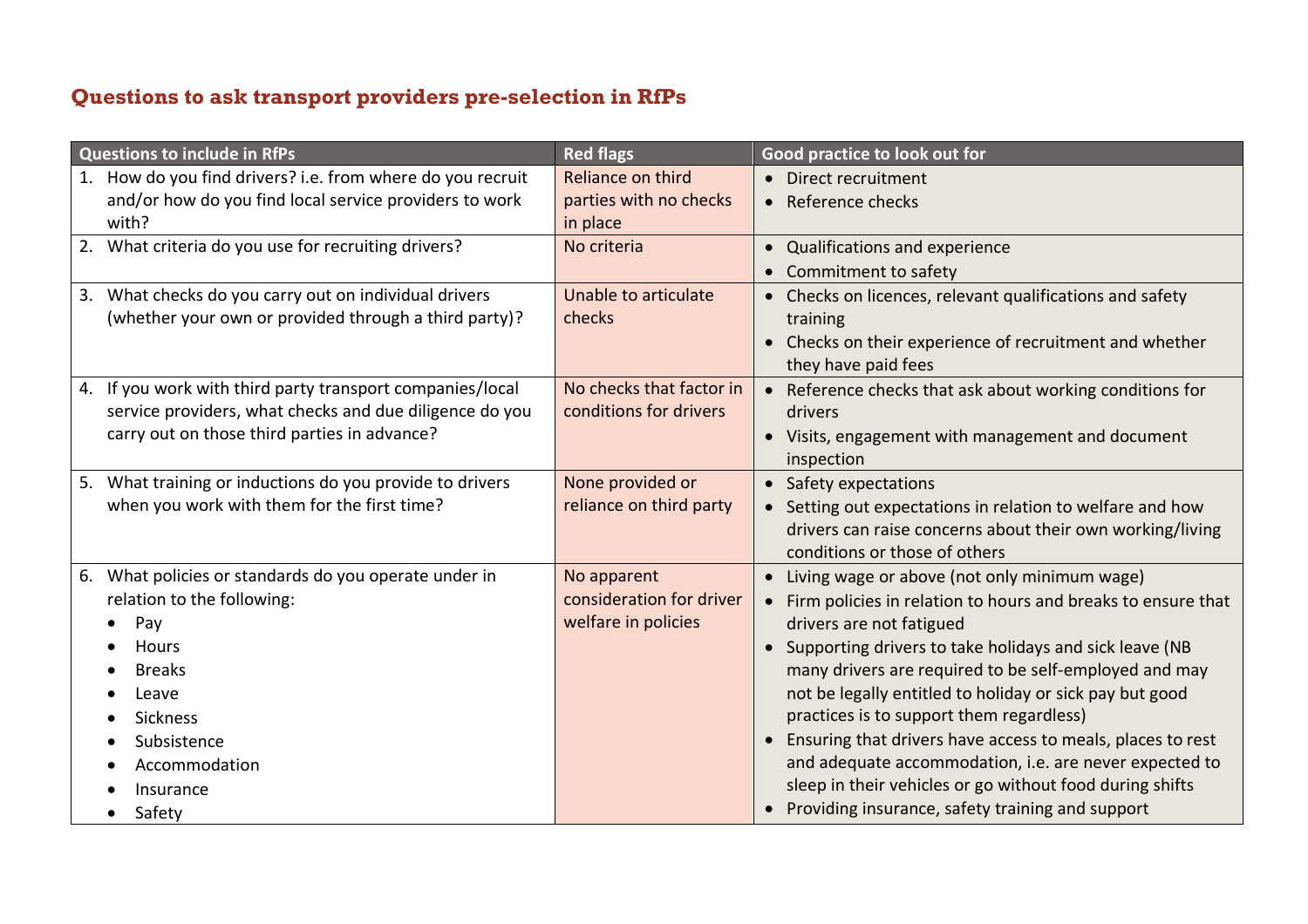| What is the nature of the employment relationship with<br>7.    | All subcontracted or all | Recognition that self-employment gives people limited               |
|-----------------------------------------------------------------|--------------------------|---------------------------------------------------------------------|
| your drivers, e.g. salaried on payroll, short-term              | self-employed, without   | employment rights and those who are also on low wages               |
|                                                                 | clear rationale or       |                                                                     |
| temporary contracts, subcontracted by other third               |                          | are among the most vulnerable and precarious workers so             |
| parties, drivers are self-employed? If the answer is a          | without additional       | good practices involve going above and beyond legal                 |
| combination, then please give details.                          | checks and/or support    | minimums                                                            |
| 8.<br>Do you ensure that all drivers working with you receive a | No contracts and/or no   | Every driver receives a written contract in advance of<br>$\bullet$ |
| written contract in a language that they understand             | checks on languages      | starting work                                                       |
| (either from you as the employer or from the third party        | and understanding        | Company checks that all drivers have understood their               |
| through whom the drivers work)?                                 |                          | contracts                                                           |
| What monitoring will you carry out during the production<br>9.  | Nothing in relation to   | Monitoring of working hours<br>$\bullet$                            |
| in terms of driver welfare?                                     | driver welfare           | Checks on accommodation                                             |
|                                                                 |                          | Regular dialogue with drivers to pick up any issues                 |
| 10. What checks do you carry out on your existing roster of     | No checks                | Regular checks                                                      |
| drivers and how often?                                          |                          |                                                                     |
| 11. What training do you provide to your existing roster/pool   | No training              | Regular training, including on safety                               |
| of drivers and how often?                                       |                          |                                                                     |
| 12. How will/do you manage late changes to demand or            | No plans or plan relies  | Accrediting a buffer of drivers to cover last minute<br>$\bullet$   |
| unpredictable request?                                          | on drivers working       | demand and ensure appropriate rest breaks                           |
|                                                                 | longer shifts            | Being prepared to say no to clients if it's not possible to         |
|                                                                 |                          |                                                                     |
|                                                                 |                          | get the right people safely, who have been through the              |
|                                                                 |                          | checks.                                                             |
| 13. What are the [top three] risks to drivers in terms of their | Unable to articulate     | Clearly articulated risks that focus on the welfare of<br>$\bullet$ |
| health, safety and wellbeing in the supply of your services     | risks                    | drivers, not on the risk to the service being supplied              |
| to productions?                                                 |                          |                                                                     |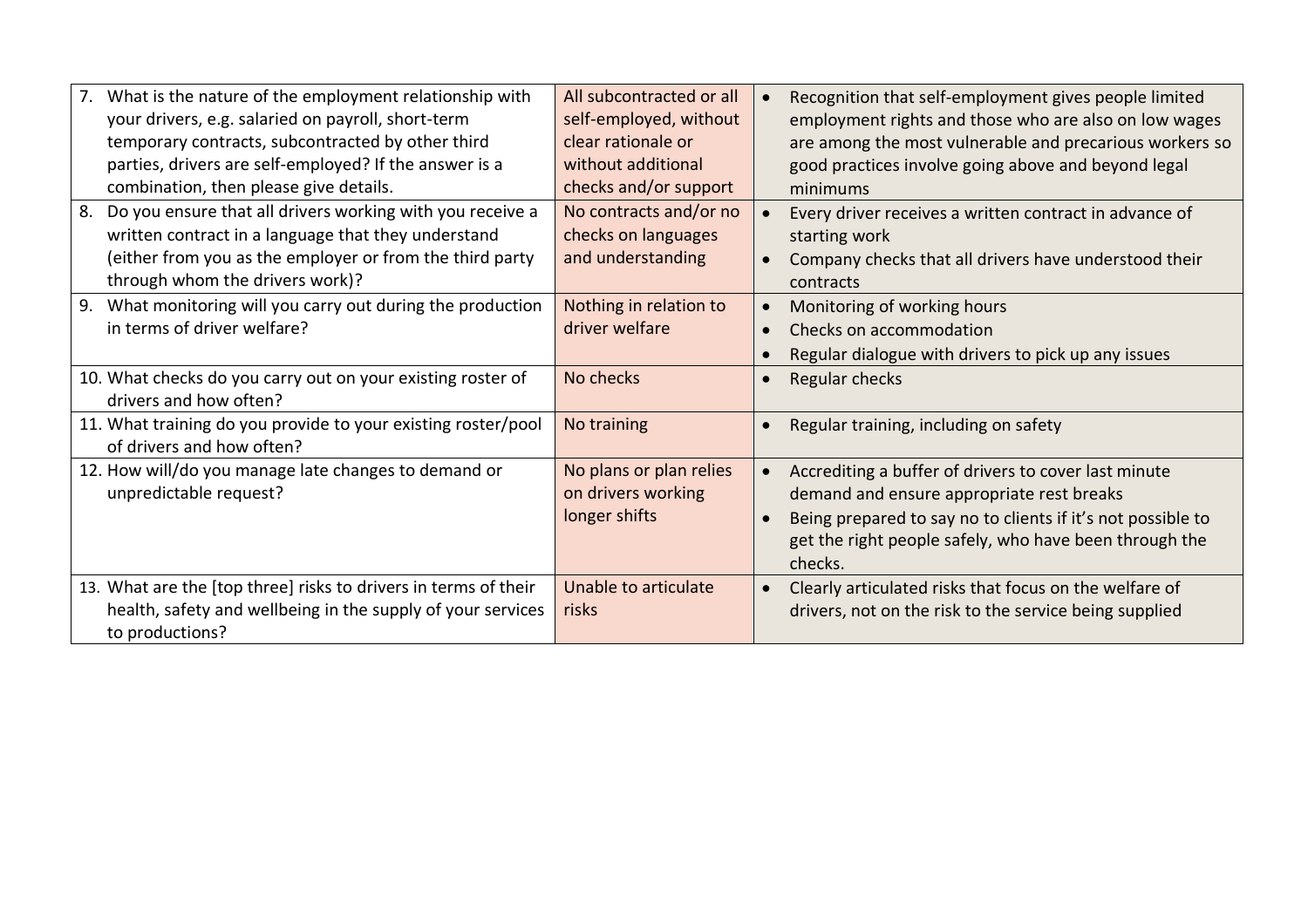# <span id="page-9-0"></span>**3. Security services**

The term 'security' covers a wide range of services, from static guarding, to close protection, crisis management, training and advisory work. It is about protecting people, locations and equipment. It may be carried out by public security providers, such as law enforcement agencies, or private security providers. Both should be vetted by broadcasters.

Security practices carry a range of human rights risks, including to crews or production teams, to local communities or bystanders and to the security personnel themselves.

#### **Issues to be aware of in relation to private security providers**

- Private security providers may not adequately pay their employees or provide safe working conditions.
- Private security personnel may lack adequate training to respect human rights in their day-to-day security duties.
- Non-local private security providers may be unaware of or lack training in the culture, traditions and values of the local community. This may result in security practices that could be considered culturally inappropriate or disrespectful, leading to increased risk of conflict.
- Private security personnel may not always have equipment that allows for a graduated use of force or may carry inappropriate weapons and firearms.
- Public security personnel may work for private security providers when off-duty. This may create confusion over roles and responsibilities, which may lead to inappropriate practices, particularly in terms of the use of force, apprehension and detention.
- Companies working with both public and private security may face multiple lines of communication, poor communication, inadequate coordination and resulting difficulties in investigating human rights abuses.
- Private security providers may have to act as first responders in high-risk situations or to otherwise deal with situations that are normally the responsibility of public security forces.

#### **Key resource**

Geneva Centre for the Democratic Control of Armed Forces (DCAF) and the International Committee of the Red Cross (ICRC) Toolkit v3 (2014), [Addressing Security and Human Rights Challenges in Complex Environments](https://www.securityhumanrightshub.org/toolkit)

#### **Exclusion criteria for private security providers**

- Failure to share valid equipment licences and evidence of training
- Conviction of the company or management for conduct related to excessive use of force
- Proven breaches of international humanitarian and human rights law
- Independent reports of abuses or proceedings before international bodies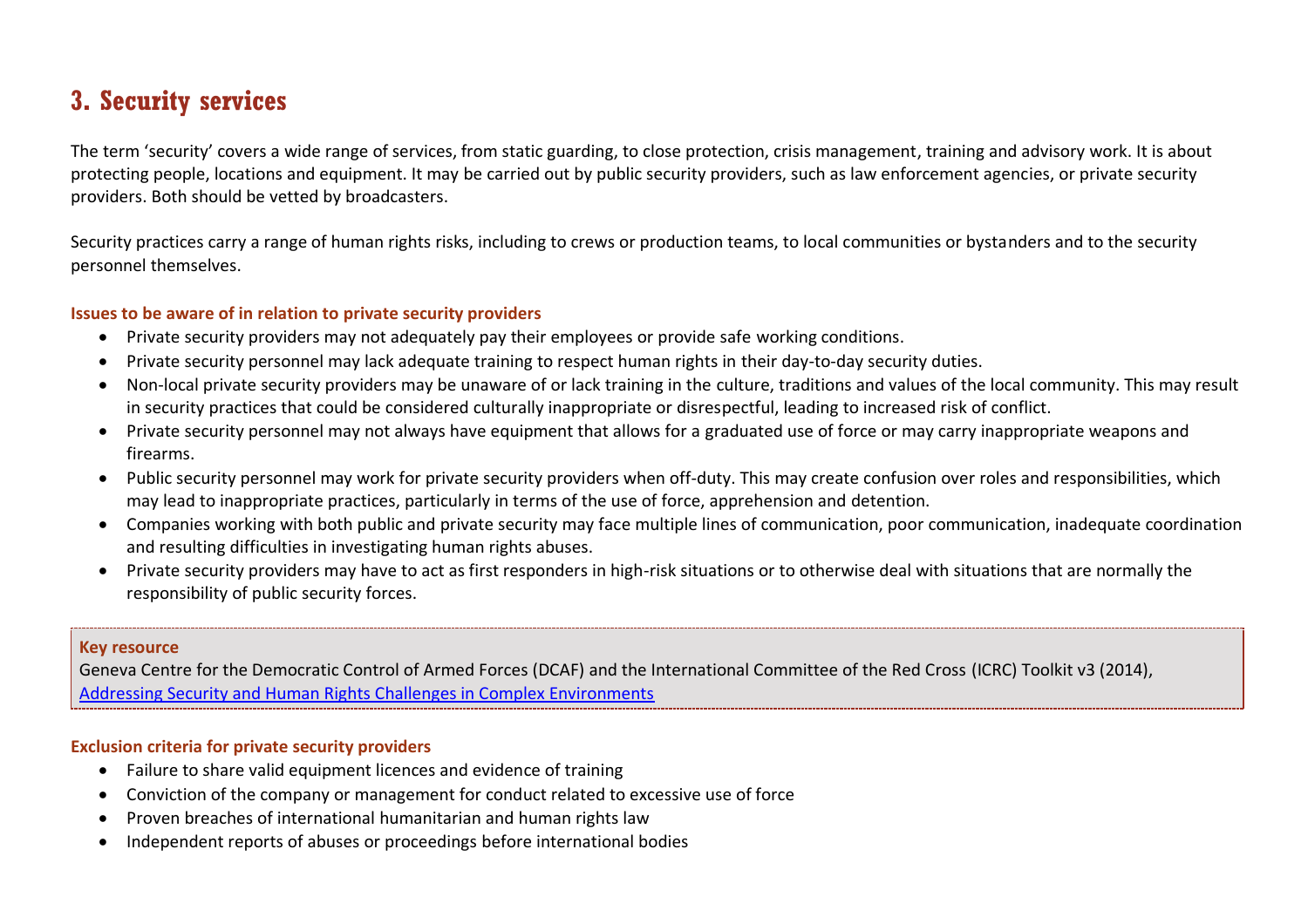#### **Potential worker welfare issues for static security guards**

- Security personal often work outside in exposed conditions and need the right protective clothing for different types of weather
- Long shifts of 12 hours are common (sometimes up to 48 hours) and pay is usually low
- Night working and solo working are common, sometimes without access to toilets or shelter
- Understaffing is common on TV productions but can mean that security personnel feel unable to take their rest breaks
- Security personnel are most at risk of experiencing physical violence
- Security personnel may not be included as part of crew so have to make their own arrangements for food and drink
- Static guards regularly find that they have been booked somewhere where they have no access to toilet facilities, no access to power for their vehicles and/or nowhere to shelter at all
- Security personnel may experience mistreatment or bullying by others due to hierarchies and not being considered as part of the production team

#### **Contractual requirements to make of private security providers**

- Be a signatory of the International Code of Conduct Association (ICOCA) or work towards becoming a signatory
- Require providers to get permission before outsourcing security services further
- Set minimum standards in relation to working conditions
- Stipulate no armed security and, if unavoidable, stipulate that they do not travel in the same vehicles and that they cannot engage
- Require them to share valid equipment licences and evidence of training

#### **The International Code of Conduct Association (ICoCA)**

- ICoCA is a multi-stakeholder initiative formed in 2013 to ensure that providers of private security services respect human rights and humanitarian law.
- It serves as the governance and oversight mechanisms of the International Code of Conduct for Private Security Service Providers (the 'Code').
- The Code articulates responsibilities of private security companies under human rights and international humanitarian law to ensure the responsible provision of private security services, particularly when operating in complex environments.
- See <https://icoca.ch/about/>

#### **Additional checks to make on private security providers**

- Has the company or management been involved in any proven breaches of international humanitarian and human rights law?
- Has the company or management been referenced in any independent reports of abuses or proceedings before international bodies?
- Request documentation on past performance and service and criminal records of employees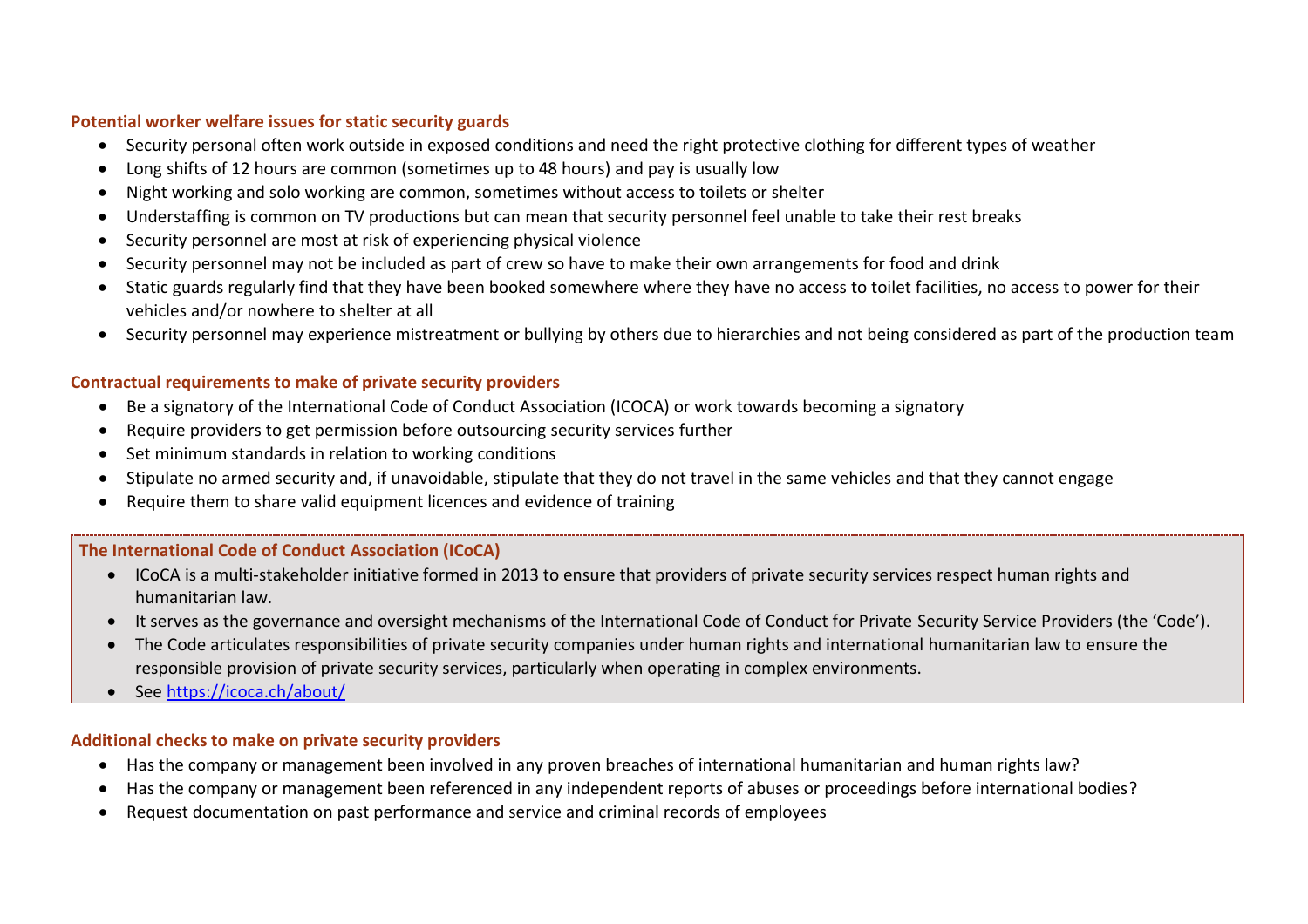## <span id="page-11-0"></span>**Questions to ask private security providers pre-selection in RfPs**

| <b>Questions to include in RfPs</b>                                                                                                                                                                           | <b>Red flags</b>                                                                | Good practice to look out for                                                                                                                                                                                                                                                                                                                                                                                                  |
|---------------------------------------------------------------------------------------------------------------------------------------------------------------------------------------------------------------|---------------------------------------------------------------------------------|--------------------------------------------------------------------------------------------------------------------------------------------------------------------------------------------------------------------------------------------------------------------------------------------------------------------------------------------------------------------------------------------------------------------------------|
| 1. Are you a signatory of the International Code of Conduct<br>Association (ICOCA) https://icoca.ch/about?                                                                                                    | <b>Refusal to consider</b><br><b>ICOCA</b>                                      | Being a signatory or working towards becoming one<br>$\bullet$                                                                                                                                                                                                                                                                                                                                                                 |
| How and from where do you recruit security personnel?<br>2.                                                                                                                                                   | Reliance on third<br>parties with no checks<br>in place                         | Direct recruitment<br>$\bullet$<br>Reference checks<br>$\bullet$                                                                                                                                                                                                                                                                                                                                                               |
| What criteria do you use in your recruitment processes?<br>3.                                                                                                                                                 | No criteria                                                                     | Focus on qualifications and experience<br>$\bullet$                                                                                                                                                                                                                                                                                                                                                                            |
| What checks and screening do you carry out on your<br>4.<br>security personnel?                                                                                                                               | No checks                                                                       | Checks on licences, training and criminal records<br>$\bullet$<br>Checks on their recruitment experience and whether they<br>have been charged any fees                                                                                                                                                                                                                                                                        |
| 5. If you use agencies to recruit personnel, what due<br>diligence do you conduct on those agencies?                                                                                                          | No due diligence                                                                | Thorough checks on agency track record, including<br>$\bullet$<br>reference checks<br>Review of agency systems for recruitment (ideally via<br>audit or other process)<br>Use of agencies that have signed up to best practice<br>$\bullet$<br>recruitment standards, e.g. the Association of Labour<br>Providers (ALP)<br>Checks on individuals provided by agencies to review their<br>experience of the recruitment process |
| How do you know whether recruitment fees have been<br>6.<br>charged to personnel or not?                                                                                                                      | Cannot answer the<br>question                                                   | Checks made with every individual or direct recruitment<br>only                                                                                                                                                                                                                                                                                                                                                                |
| What training do you provide to your security personnel?<br>7.<br>Please respond with reference to use of force and<br>firearms, de-escalation techniques, human rights and<br>international humanitarian law | No training provided                                                            | Regular high quality training that includes use of force and<br>$\bullet$<br>firearms, de-escalation techniques, human rights and<br>international humanitarian law (where appropriate for the<br>type of work being undertaken)                                                                                                                                                                                               |
| Do you use zero hours contracts at all? If yes, please<br>8.<br>provide details about how you use them and whether all<br>those working under such contracts have a copy of their<br>employment Ts & Cs.      | Over reliance on zero<br>hours to the clear<br>disadvantage of those<br>on them | Ensuring every worker has a written contract<br>$\bullet$<br>Ensuring no worker is penalised for turning away work<br>$\bullet$<br>under zero hours and that if work is cancelled at the last<br>minute, that they are compensated for it                                                                                                                                                                                      |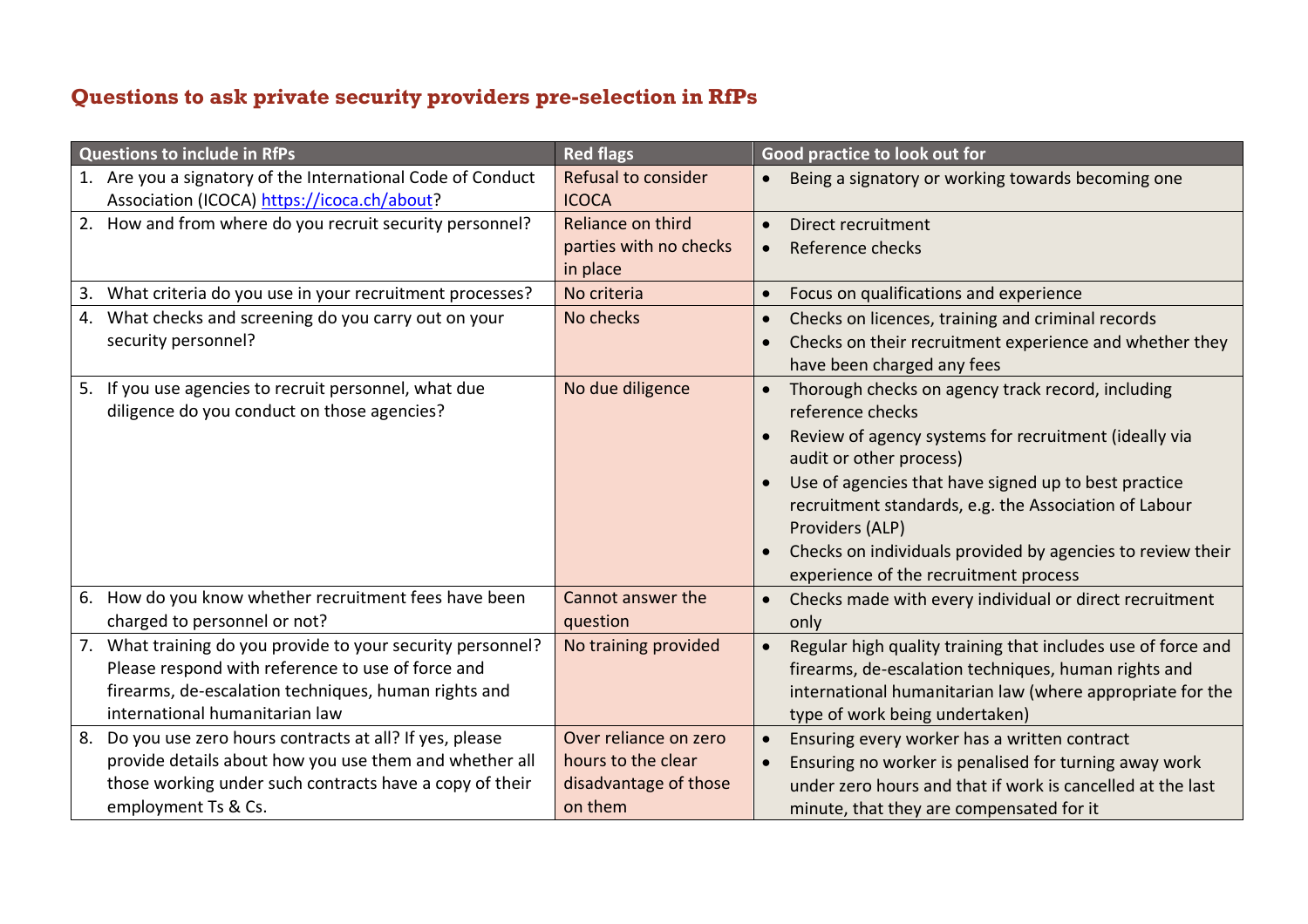| Are any of your workers self-employed? If yes, please<br>9.<br>provide details about their conditions of employment and<br>explain whether you provide any support to people to<br>help them register formally as self-employed. | All self-employed and<br>no support provided                                                                | Recognition that self-employment gives people limited<br>$\bullet$<br>employment rights and those who are also on low wages<br>are among the most vulnerable and precarious workers so<br>good practices involve going above and beyond legal<br>minimums                                                                                               |
|----------------------------------------------------------------------------------------------------------------------------------------------------------------------------------------------------------------------------------|-------------------------------------------------------------------------------------------------------------|---------------------------------------------------------------------------------------------------------------------------------------------------------------------------------------------------------------------------------------------------------------------------------------------------------------------------------------------------------|
| 10. Do you have a living wage policy and, if so, does this<br>extend to temporary/agency workers?                                                                                                                                | No understanding of<br>what a living wage is                                                                | Living wage policy that extends to all workers, regardless<br>$\bullet$<br>of whether they are temporary, permanent or agency                                                                                                                                                                                                                           |
| 11. Where working locations vary, do you take account of<br>travel time when looking at shift lengths and do you pay<br>workers for travel time?                                                                                 | Travel time potentially<br>long (over 1 hour) but<br>not paid or taken into<br>account in shift<br>planning | Knowledge of worker travel time<br>$\bullet$<br>Travel time factored into shift planning to ensure that<br>individuals have adequate rest between shifts and will not<br>be required to drive long distances when tired<br>Accommodation provided and paid for when travel time is<br>$\bullet$<br>excessive<br>Travel time paid for as part of a shift |
| 12. How do you manage shifts and make sure that workers<br>are not working excessively long hours and have<br>adequate time off in between shifts?                                                                               | Shifts longer than 12<br>hours maximum                                                                      | Sufficient personnel to ensure no shifts are longer than 12<br>$\bullet$<br>hours<br>Appropriate rest breaks and places to take breaks during<br>and between shifts                                                                                                                                                                                     |
| 13. What clothing or protective equipment do you supply to<br>your security personnel and what are they required to<br>hire or pay for themselves?                                                                               | Personnel required to<br>pay for or hire PPE out<br>of salary, bringing them<br>below minimum wage          | Adequate PPE (including weatherproof clothing) provided<br>to all personnel at no cost to them                                                                                                                                                                                                                                                          |
| 14. What requirements do you make of clients in relation to<br>the welfare of security personnel (e.g. access to food,<br>shelter, hygiene facilities)?                                                                          | No requirements and<br>no checks, risking the<br>dignity and welfare of<br>personnel                        | Stipulating conditions that meet basic requirements for<br>$\bullet$<br>access to food, shelter and toilets                                                                                                                                                                                                                                             |
| 15. Please clarify the scope of the role of your security<br>personnel - what they are expected to do and when they<br>will not engage                                                                                           | Low paid personnel<br>who are expected to<br>put themselves at<br>physical risk                             | Clear boundaries that set and manage expectations, which<br>$\bullet$<br>are appropriate to the pay level, qualifications and<br>experience of the security personnel                                                                                                                                                                                   |
| 16. How can your security personnel raise concerns about<br>their working conditions or those of others?                                                                                                                         | Nothing beyond 'tell<br>the manager'                                                                        | More than one channel available, including a confidential<br>$\bullet$<br>reporting route                                                                                                                                                                                                                                                               |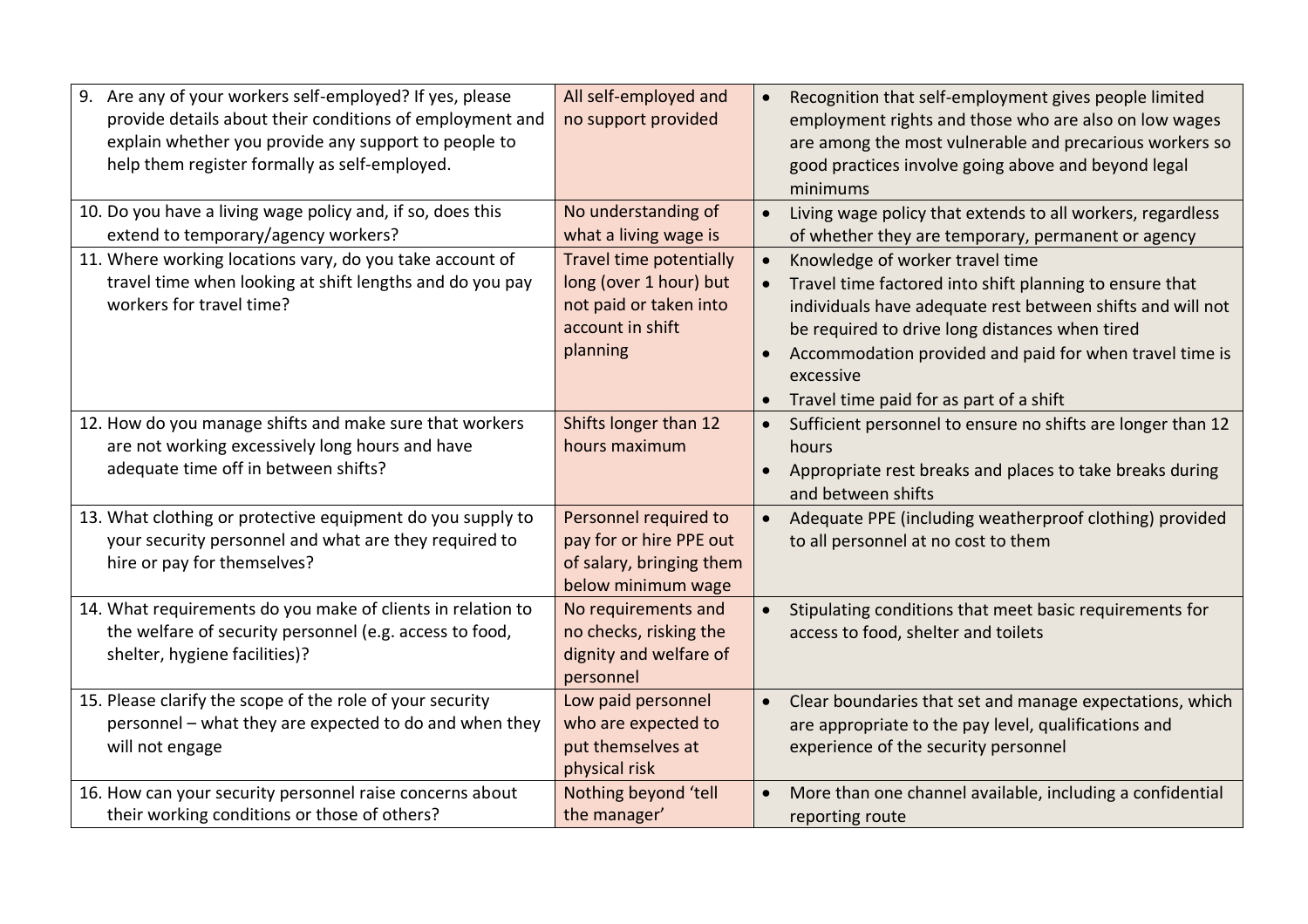| 17. What processes do you have in place to respond to<br>concerns raised by security personnel or by others in<br>relation to their conduct or working conditions? | Informal or no process        | An established procedure in place that sets timeframes,<br>clarifies responsibilities, explains decision-making<br>processes, involves a right of appeal and is clearly<br>communicated |
|--------------------------------------------------------------------------------------------------------------------------------------------------------------------|-------------------------------|-----------------------------------------------------------------------------------------------------------------------------------------------------------------------------------------|
| 18. Has your company or any of its management been<br>convicted of conduct related to excessive use of force?                                                      | Yes.                          | A policy on use of force and demonstration of how it is<br>implemented                                                                                                                  |
| 19. What are the [top three] risks to security personnel in<br>terms of their health, safety and wellbeing in the supply<br>of your services to productions?       | Unable to articulate<br>risks | Clearly articulated risks that focus on the welfare of<br>security personnel, not on the risk to the service being<br>supplied                                                          |
| 20. How will you monitor the welfare of your security<br>personnel when they are working on our production(s)?                                                     | No plans                      | Clear process in place for regular checks, such as frequent<br>communications with personnel<br>If appropriate, a site visit                                                            |

**Tips**

• Seek to build strong relationships with security providers so that they understand requirements and are able to share concerns and issues at an early stage

• Avoid third party vetting if possible

• Ensure a constant process of assessment through feedback from crews and dialogue with security providers